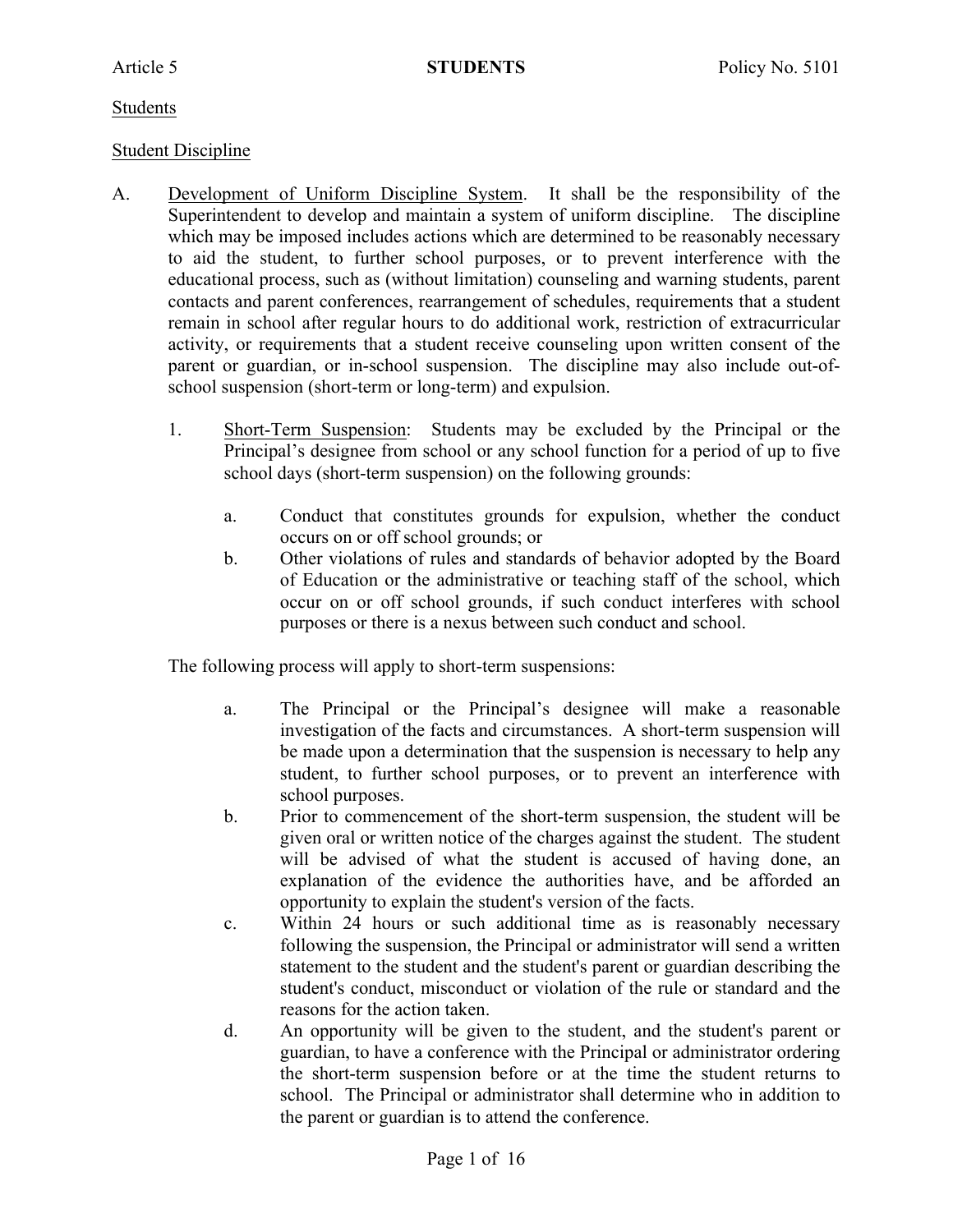- e. A student who is on a short-term suspension shall not be permitted to be on school grounds without the express permission of the Principal.
- 2. Long-Term Suspension: A long-term suspension means an exclusion from school and any school functions for a period of more than five school days but less then twenty school days. A student who is on a long-term suspension shall not be permitted to be on school grounds without the express permission of the Principal. A notice will be given to the student and the parents/guardian when the Principal recommends a long-term suspension. The notice will include a description of the procedures for long-term suspension; the procedures will be those set forth in the Student Discipline Act.
- 3. Expulsion:
	- a. Meaning of Expulsion. Expulsion means exclusion from attendance in all schools, grounds and activities of or within the system for a period not to exceed the remainder of the semester in which it took effect unless the misconduct occurred (a) within ten school days prior to the end of the first semester, in which case the expulsion shall remain in effect through the second semester, or (b) within ten school days prior to the end of the second semester, in which case the expulsion shall remain in effect for summer school and the first semester of the following school year, or (c) unless the expulsion is for conduct specified in these rules or in law as permitting or requiring a longer removal, in which case the expulsion shall remain in effect for the period specified therein. Such action may be modified or terminated by the school district at any time during the expulsion period. A student who has been expelled shall not be permitted to be on school grounds without the express permission of the Principal. A notice will be given to the student and the parents/guardian when the Principal recommends an expulsion. The notice will include a description of the procedures for expulsion; the procedures will be those set forth in the Student Discipline Act.
	- b. Suspensions Pending Hearing. When a notice of intent to discipline a student by long-term suspension, expulsion, or mandatory reassignment is filed with the superintendent, the student may be suspended by the principal until the date the long-term suspension, expulsion, or mandatory reassignment takes effect if no hearing is requested or, if a hearing is requested, the date the hearing examiner makes the report of his or her findings and a recommendation of the action to be taken to the superintendent, if the principal determines that the student must be suspended immediately to prevent or substantially reduce the risk of (a) interference with an educational function or school purpose or (b) a personal injury to the student himself or herself, other students, school employees, or school volunteers.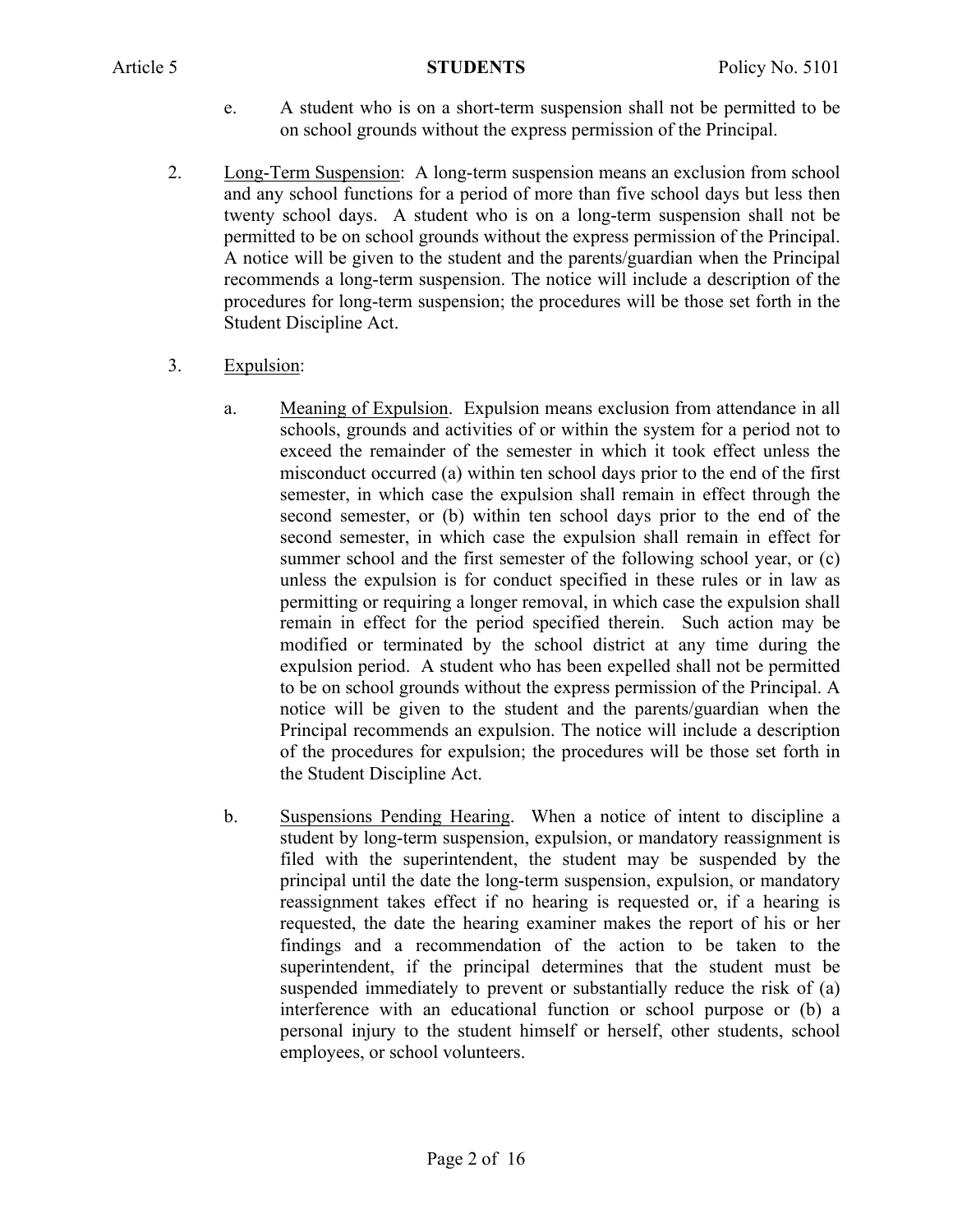- c. Summer Review. Any expulsion that will remain in effect during the first semester of the following school year will be automatically scheduled for review before the beginning of the school year in accordance with law.
- d. Alternative Education: Students who are expelled may be provided an alternative education program that will enable the student to continue academic work for credit toward graduation. In the event an alternative education program is not provided, a conference will be held with the parent, student, the Principal or another school representative assigned by the Principal, and a representative of a community organization that assists young people or that is involved with juvenile justice to develop a plan for the student in accordance with law.
- e. Suspension of Enforcement of an Expulsion: Enforcement of an expulsion action may be suspended (i.e., "stayed") for a period of not more than one full semester in addition to the balance of the semester in which the expulsion takes effect. As a condition of such suspended action, the student and parents will be required to sign a discipline agreement.
- f. Students Subject to Juvenile or Court Probation. Prior to the readmission to school of any student who is less than nineteen years of age and who is subject to the supervision of a juvenile probation officer or an adult probation officer pursuant to the order of the District Court, County Court, or Juvenile Court, who chooses to meet conditions of probation by attending school, and who has previously been expelled from school, the Principal or the Principal's designee shall meet with the student's probation officer and assist in developing conditions of probation that will provide specific guidelines for behavior and consequences for misbehavior at school (including conduct on school grounds and conduct during an educational function or event off school grounds) as well as educational objectives that must be achieved. If the guidelines, consequences, and objectives provided by the Principal or the Principal's designee are agreed to by the probation officer and the student, and the court permits the student to return to school under the agreed to conditions, the student may be permitted to return to school. The student may with proper consent, upon such return, be evaluated by the school for possible disabilities and may be referred for evaluation for possible placement in a special education program. The student may be expelled or otherwise disciplined for subsequent conduct as provided in Board policy and state statute.
- 4. Emergency Exclusion: A student may be excluded from school in the following circumstances:
	- a. If the student has a dangerous communicable disease transmissible through normal school contacts and poses an imminent threat to the health or safety of the school community; or
	- b. If the student's conduct presents a clear threat to the physical safety of himself, herself, or others, or is so extremely disruptive as to make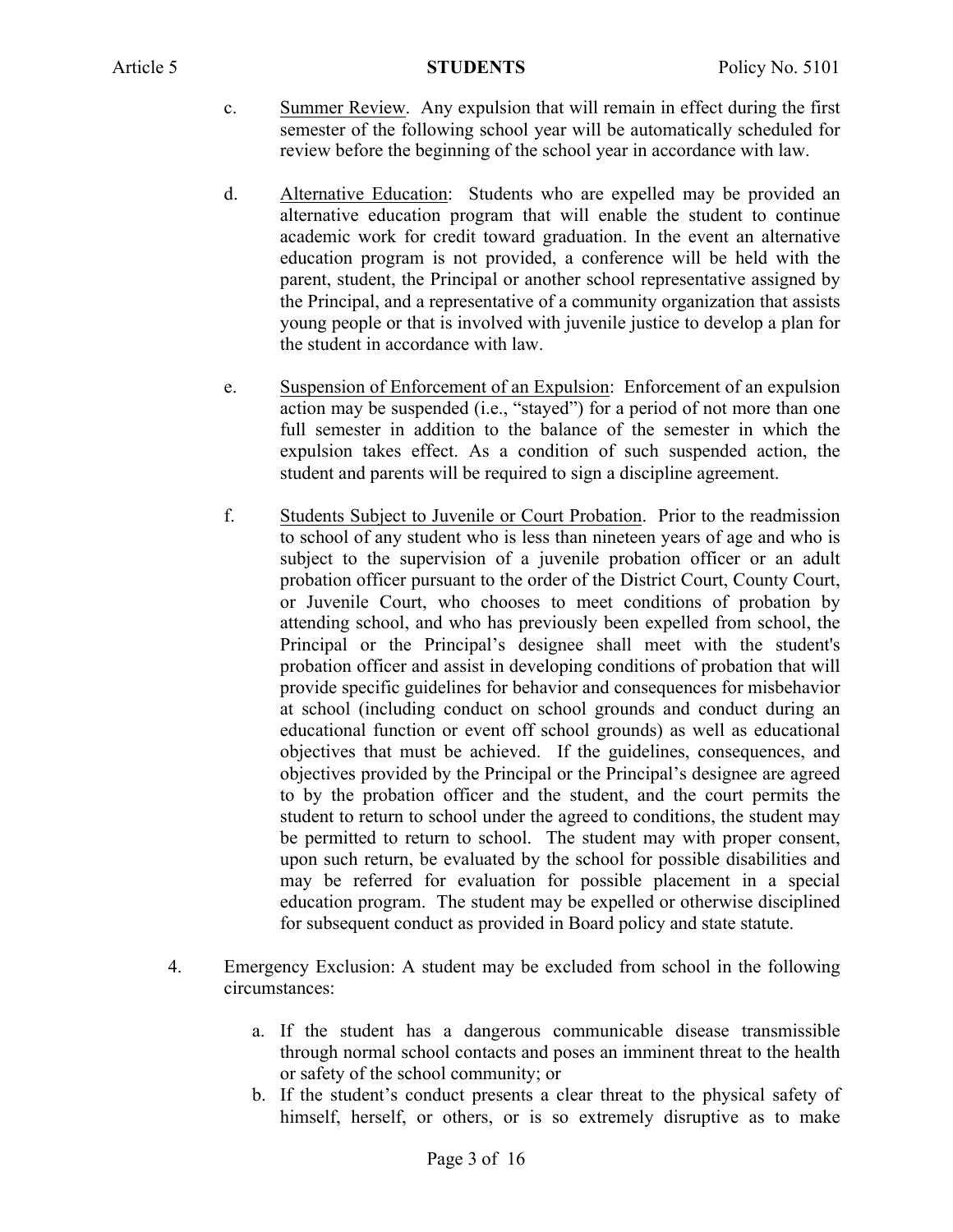temporary removal necessary to preserve the rights of other students to pursue an education.

Any emergency exclusion shall be based upon a clear factual situation warranting it and shall last no longer than is necessary to avoid the dangers described above.

If the emergency exclusion will be for five school days or less, the procedures for a short-term suspension shall be followed. If the Superintendent or his or her designee determines that an emergency exclusion shall extend beyond five days, a hearing is to be held and a final determination made within ten school days after the initial date of exclusion. Such procedures shall substantially comply with the procedures set forth in this policy for a long-term suspension or expulsion, and be modified only to the extent necessary to accomplish the hearing and determination within this shorter time period.

- 5. Other Forms of Student Discipline: Administrative and teaching personnel may also take actions regarding student behavior, other than removal of students from school, which are reasonably necessary to aid the student, further school purposes, or prevent interference with the educational process. Such actions may include, but are not limited to, counseling of students, parent conferences, rearrangement of schedules, requirements that a student remain in school after regular hours to do additional work, restriction of extracurricular activity, or requirements that a student receive counseling, psychological evaluation, or psychiatric evaluation upon the written consent of a parent or guardian to such counseling or evaluation. The actions may also include in-school suspensions. When in-school suspensions, after-school assignments, or other disciplinary measures are assigned, the student is responsible for complying with such disciplinary measures. A failure to serve such assigned discipline as directed will serve as grounds for further discipline, up to expulsion from school.
- B. Student Conduct Expectations. Students are not to engage in conduct which causes or which creates a reasonable likelihood that it will cause a substantial disruption in or material interference with any school function, activity or purpose or interfere with the health, safety, well being or rights of other students, staff or visitors.
- C. Grounds for Short-Term Suspension, Long-Term Suspension, Expulsion or Mandatory Reassignment. The following conduct has been determined by the Board of Education to have the potential to seriously affect the health, safety or welfare of students, staff and other persons or to otherwise seriously interfere with the educational process. Such conduct constitutes grounds for long-term suspension, expulsion, or mandatory reassignment, and any other lesser forms of discipline. The conduct is subject to the consequence of long-term suspension, expulsion, or mandatory reassignment where it occurs on school grounds, in a vehicle owned, leased, or contracted by the school and being used for a school purpose or in a vehicle being driven for a school purpose by a school employee or an employee's designee, or at a school-sponsored activity or athletic event.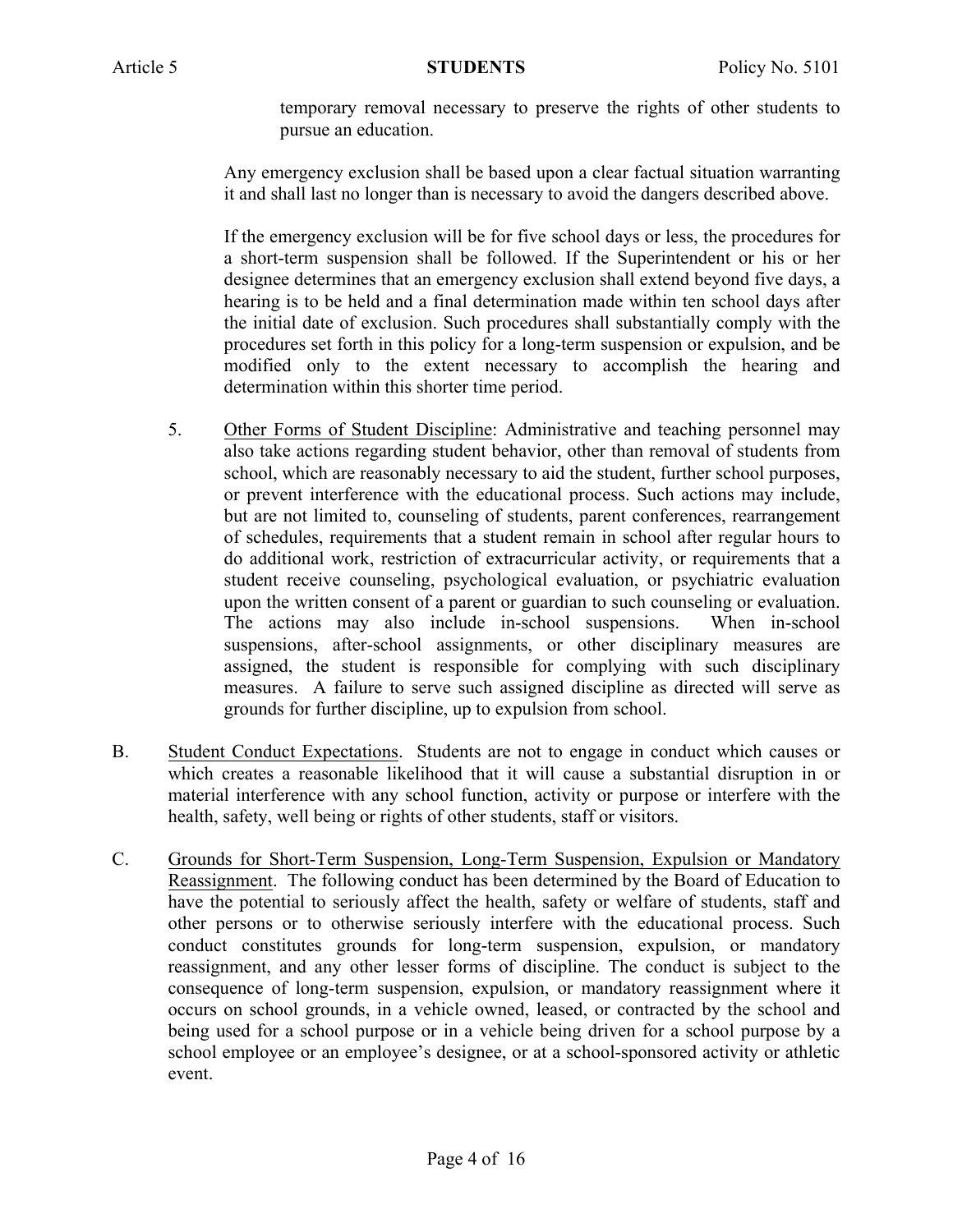- 1. Willfully disobeying any reasonable written or oral request of a school staff member, or the voicing of disrespect to those in authority.
- 2. Use of violence, force, coercion, threat, intimidation, harassment, or similar conduct in a manner that constitutes a substantial interference with school purposes or making any communication that a reasonable recipient would interpret as a serious expression of an intent to harm or cause injury to another.
- 3. Willfully causing or attempting to cause substantial damage to property, stealing or attempting to steal property of substantial value, repeated damage or theft involving property, or setting or attempting to set a fire of any magnitude.
- 4. Causing or attempting to cause personal injury to any person, including any school employee, school volunteer, or student. Personal injury caused by accident, self-defense, or other action undertaken on the reasonable belief that it was necessary to protect some other person shall not constitute a violation of this subdivision.
- 5. Threatening or intimidating any student for the purpose of or with the intent of obtaining money or anything of value from such student or making a threat which causes or may be expected to cause a disruption to school operations.
- 6. Knowingly possessing, handling, or transmitting any object or material that is ordinarily or generally considered a weapon or that has the appearance of a weapon or bringing or possessing any explosive device, including fireworks.
- 7. Engaging in selling, using, possessing or dispensing of alcohol, tobacco, narcotics, drugs, controlled substance, or an inhalant; being under the influence of any of the above; possession of drug paraphernalia, or the selling, using, possessing, or dispensing of an imitation controlled substance as defined in section 28-401 of the Nebraska statutes, or material represented to be alcohol, narcotics, drugs, a controlled substance or inhalant. Tobacco means any tobacco product (including but not limited to cigarettes, cigars, and chewing tobacco), vapor products (such as e-cigarettes), electronic nicotine delivery systems, alternative nicotine products, tobacco product look-alikes, and products intended to replicate tobacco products either by appearance or effect. Use of a controlled substance in the manner prescribed for the student by the student's physician is not a violation. The term "under the influence" has a less strict meaning than it does under criminal law; for school purposes, the term means any level of impairment and includes even the odor of alcohol or illegal substances on the breath or person of a student; also, it includes being impaired by reason of the abuse of any material used as a stimulant.
- 8. Public indecency or sexual conduct.
- 9. Engaging in bullying, which includes any ongoing pattern of physical, verbal, or electronic abuse on school grounds, in a vehicle owned, leased, or contracted by a school being used for a school purpose by a school employee or a school employee's designee, or at school-sponsored activities or school-sponsored athletic events.
- 10. Sexually assaulting or attempting to sexually assault any person. This conduct may result in an expulsion regardless of the time or location of the offense if a complaint alleging such conduct is filed in a court of competent jurisdiction.
- 11. Engaging in any activity forbidden by law which constitutes a danger to other students or interferes with school purposes. This conduct may result in an expulsion regardless of the time or location of the offense if the conduct creates or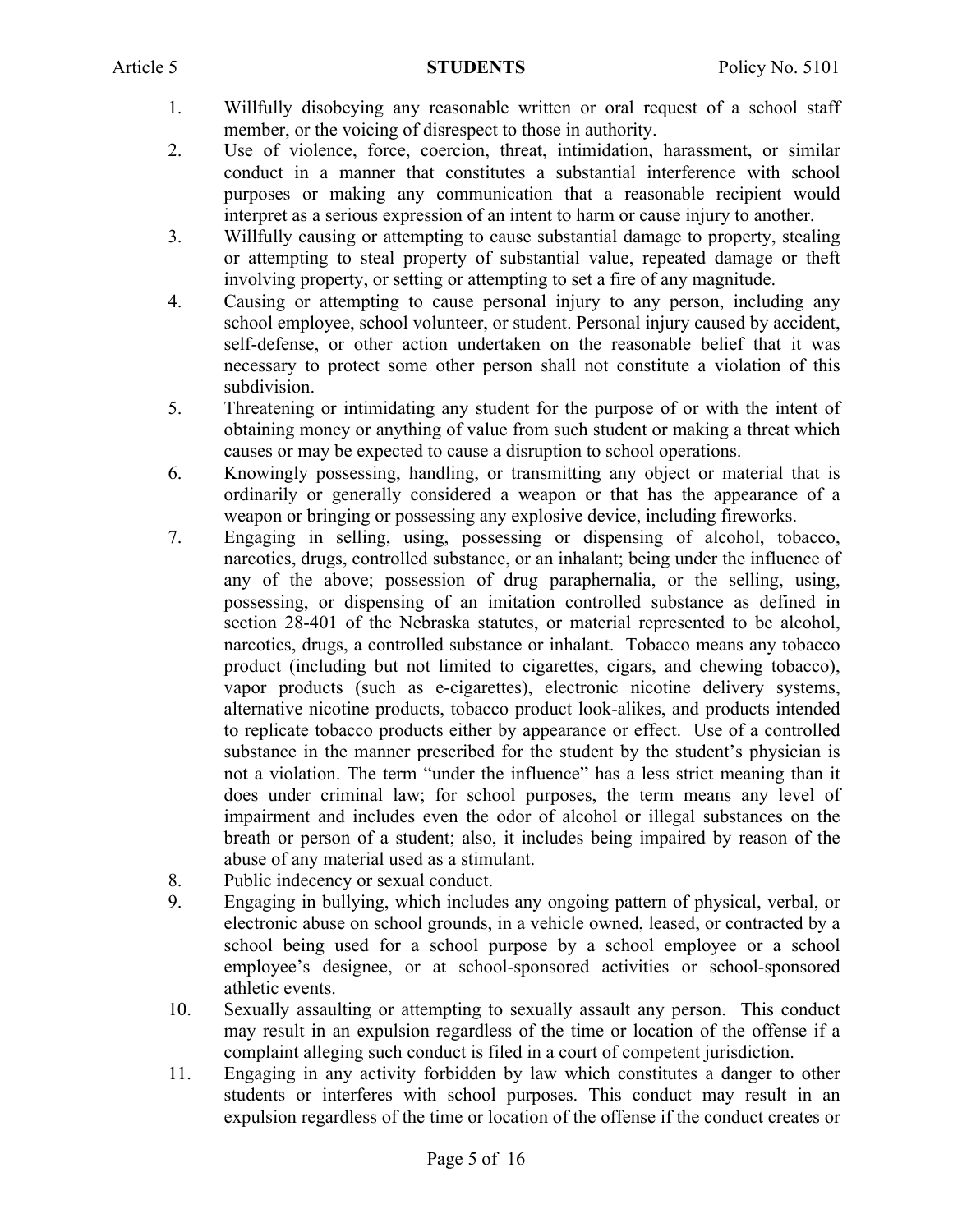had the potential to create a substantial interference with school purposes, such as the use of the telephone or internet off-school grounds to threaten.

- 12. A repeated violation of any rules established by the school district or school officials if such violations constitute a substantial interference with school purposes.
- 13. Truancy or failure to attend assigned classes or assigned activities; or tardiness to school, assigned classes or assigned activities.
- 14. The use of language, written or oral, or conduct, including gestures, which is profane or abusive to students or staff members. Profane or abusive language or conduct includes, but is not limited to, that which is commonly understood and intended to be derogatory toward a group or individual based upon race, gender, disability, national origin, or religion.
- 15. Dressing or grooming in a manner which is dangerous to the student's health and safety or a danger to the health and safety of others or repeated violations of the student dress and grooming standards; dressing, grooming, or engaging in speech that is lewd or indecent, vulgar or plainly offensive; dressing, grooming, or engaging in speech that school officials reasonably conclude will materially and substantially disrupt the work and discipline of the school; dressing, grooming, or engaging in speech that a reasonable observer would interpret as advocating illegal drug use.
- 16. Willfully violating the behavioral expectations for riding school buses or vehicles.
- 17. A student who engages in the following conduct shall be expelled for the remainder of the school year in which it took effect if the misconduct occurs during the first semester, and if the expulsion for such conduct takes place during the second semester, the expulsion shall remain in effect for the first semester of the following school year, with the condition that such action may be modified or terminated by the school district during the expulsion period on such terms as the administration may establish:
	- a. The knowing and intentional use of force in causing or attempting to cause personal injury to a school employee, school volunteer, or student, except if caused by accident, self-defense, or on the reasonable belief that the force used was necessary to protect some other person and the extent of force used was reasonably believed to be necessary, or
	- b. The knowing and intentional possession, use, or transmission of a dangerous weapon other than a firearm.
- 18. Knowingly and intentionally possessing, using, or transmitting a firearm on school grounds, in a school-owned or utilized vehicle, or during an educational function or event off school grounds, or at a school-sponsored activity or athletic event. This conduct shall result in an expulsion for one calendar year. "Firearm" means a firearm as defined in 18 U.S.C. 921, as that statute existed on January 1, 1995. That statute includes the following statement: "The term 'firearm' means (a) any weapon (including a starter gun) which will or is designed to or may readily be converted to expel a projectile by the action of an explosive; (b) the frame or receiver of any such weapon; (c) any firearm muffler or firearm silencer; or (d) any destructive device." The Superintendent may modify such one year expulsion requirement on a case-by-case basis, provided that such modification is in writing.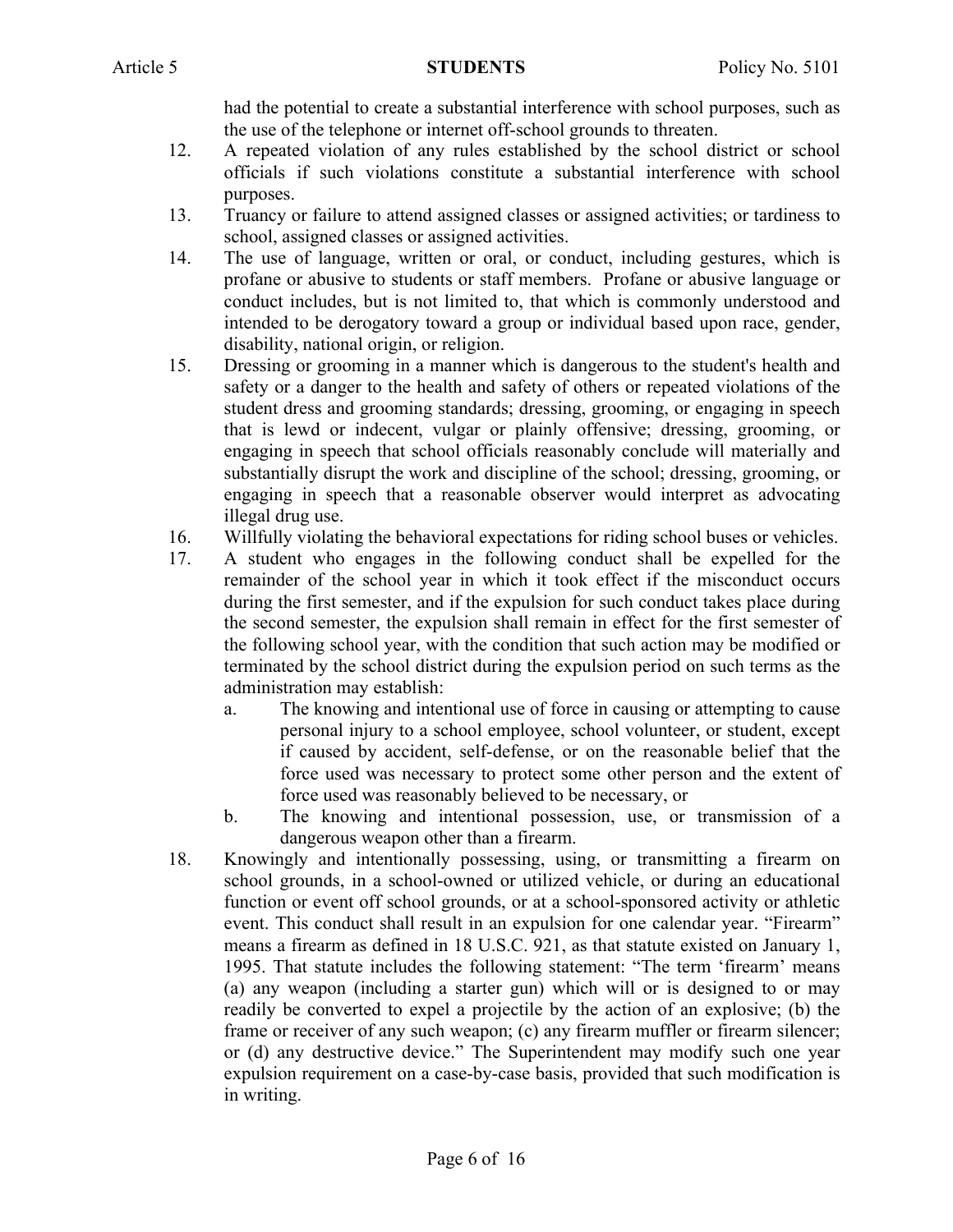Bringing a firearm or other dangerous weapon to school for any reason is discouraged; however, a student will not be subject to disciplinary action if the item is brought or possessed under the following conditions:

- a. Prior written permission to bring the firearm or other dangerous weapon to school is obtained from the student's teacher, building administrator and parent.
- b. The purpose of having the firearm or other dangerous weapon in school is for a legitimate educational function.
- c. A plan for its transportation into and from the school, its storage while in the school building and how it will be displayed must be developed with the prior written approval by the teacher and building administrator. Such plan shall require that such item will be in the possession of an adult staff member at all times except for such limited time as is necessary to fulfill the educational function.
- d. The firearm or other dangerous weapon shall be in an inoperable condition while it is on school grounds.

For purposes of this policy, the term "dangerous weapon" includes any personal safety or security device (such as tasers, mace and pepper spray). In the event that a student desires to carry or possess a personal safety or security device, the student must obtain prior approval from the building principal before bringing such device on school grounds. If a student obtains prior approval from the building principal, the student must store the device during the school day in the student's locker, in the main office or in another secure location designated by the building principal. A student shall not carry a personal safety or security device during the school day.

- D. Additional Student Conduct Expectations and Grounds for Discipline. The following additional student conduct expectations are established. Failure to comply with such rules is grounds for disciplinary action. When such conduct occurs on school grounds, in a vehicle owned, leased, or contracted by a school being used for a school purpose or in a vehicle being driven for a school purpose by a school employee or by his or her designee, or at a school-sponsored activity or athletic event, the conduct is grounds for long-term suspension, expulsion or mandatory reassignment.
	- 1. Student Appearance: Students are expected to dress in a way that is appropriate for the school setting. Students should not dress in a manner that is dangerous to the health and safety of anyone or interferes with the learning environment or teaching process in our school. Following is a list of examples of attire that will not be considered appropriate, such list is not exclusive and other forms of attire deemed inappropriate by the administration may be deemed inappropriate for the school setting:
		- a. Clothing that shows an inappropriate amount of bare skin or underwear (midriffs, spaghetti straps, sagging pants) or clothing that is too tight, revealing or baggy, or tops and bottoms that do not overlap or any material that is sheer or lightweight enough to be seen through, or otherwise of an appropriate size and fit so as to be revealing or drag on the ground.
		- b. Shorts, skirts, or skorts that do not reach mid-thigh or longer.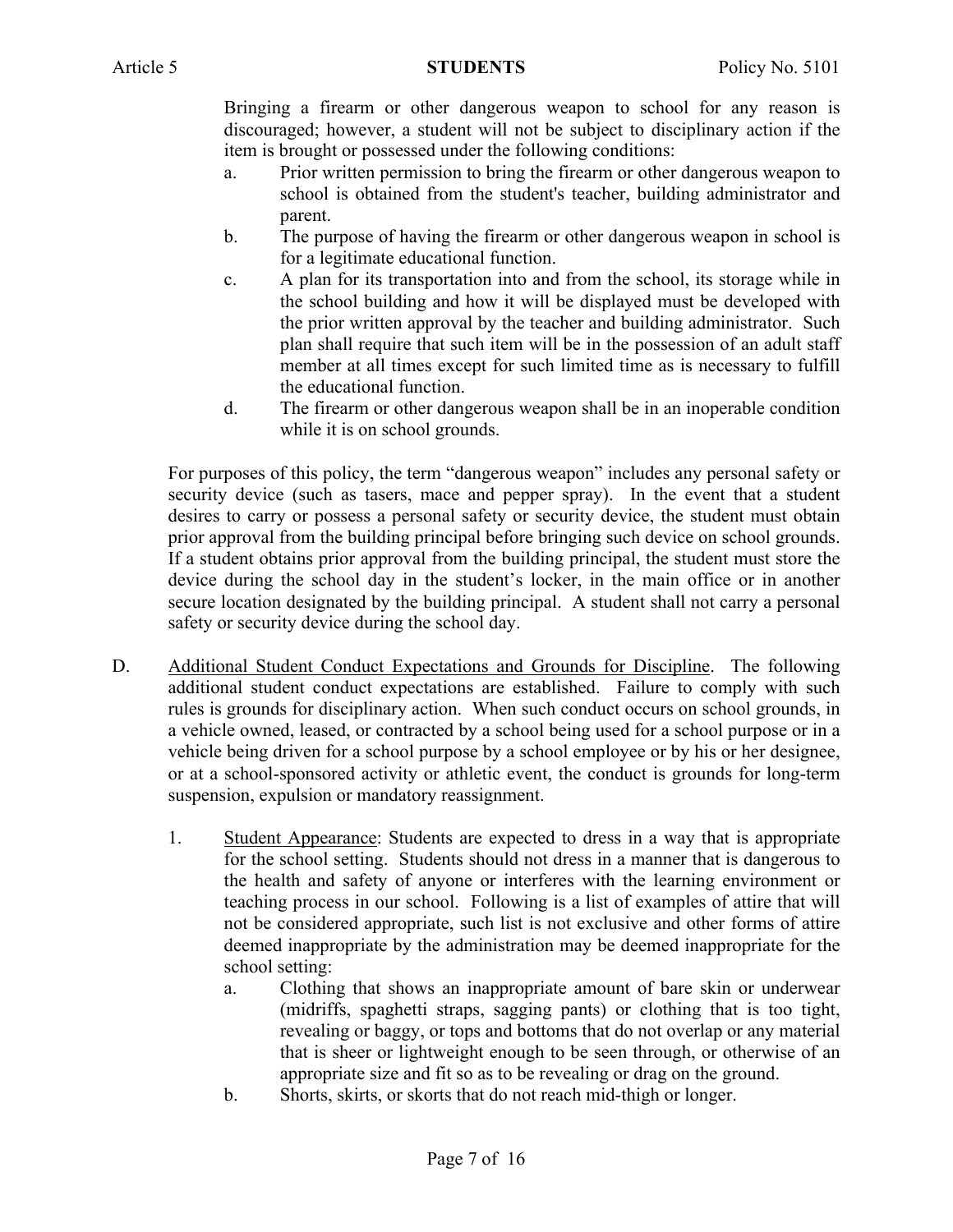- c. Clothing or jewelry that advertises or promotes beer, alcohol, tobacco, or illegal drugs.
- d. Clothing or jewelry that could be used as a weapon (chains, spiked apparel) or that would encourage "horse-play" or that would damage property (e.g. cleats).
- e. Head wear including hats, caps, bandannas, and scarves.
- f. Clothing or jewelry which exhibits nudity, makes sexual references or carries lewd, indecent, or vulgar double meaning.
- g. Clothing or jewelry that is gang related.

Consideration will be made for students who wear special clothing as required by religious beliefs, disability, or to convey a particularized message protected by law. The final decision regarding attire and grooming will be made by the Principal or Superintendent. In the event a student is uncertain as to whether a particular item or method of grooming is consistent with the school's guidelines, the student should contact the Principal for approval, and may also review such additional posting of prohibited items or grooming which may be available in the Principal's office.

Coaches, sponsors or teachers may have additional requirements for students who are in special lab classes, students who are participants in performing groups or students who are representing the school as part of an extracurricular activity program.

On a first offense of the dress code, the student may call home for proper apparel. If clothes cannot be brought to school, the student will be assigned to in-school suspension for the remainder of the day. Students will not be allowed to leave campus to change clothes. Continual violations of the dress code will result in more stringent disciplinary actions, up to expulsion. Further, in the event the dress code violation is determined to also violate other student conduct rules (e.g., public indecency, insubordination, expression of profanity, and the like), a first offense of the dress code may result in more stringent discipline, up to expulsion.

- 2. Academic Integrity.
	- a. Policy Statement: Students are expected to abide by the standards of academic integrity established by their teachers and school administration. Standards of academic integrity are established in order for students to learn as much as possible from instruction, for students to be given grades which accurately reflect the student's level of learning and progress, to provide a level playing field for all students, and to develop appropriate values.

Cheating and plagiarism violate the standards of academic integrity. Sanctions will be imposed against students who engage in such conduct.

b. Definitions: The following definitions provide a guide to the standards of academic integrity: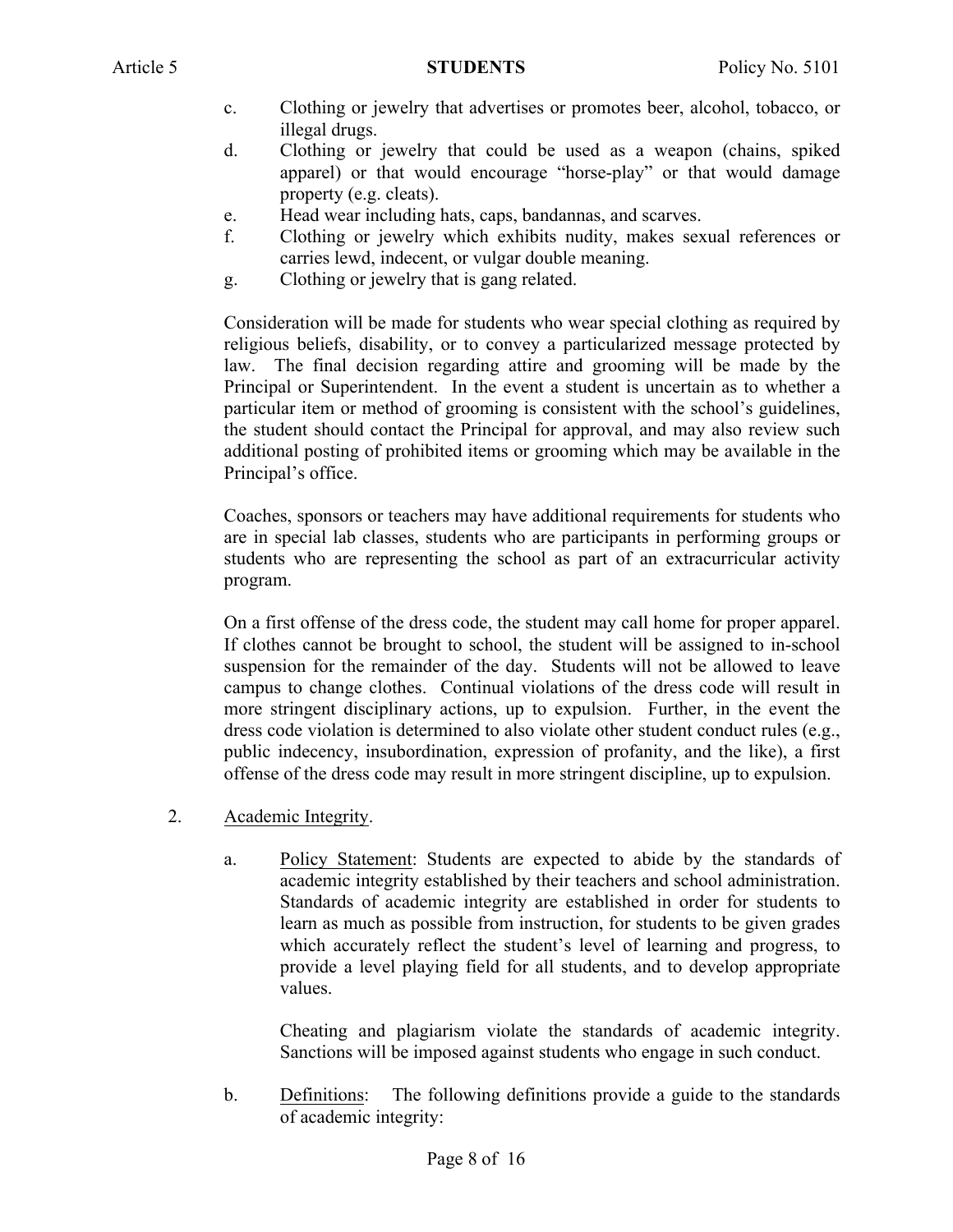- (1) "Cheating" means intentionally misrepresenting the source, nature, or other conditions of academic work so as to accrue undeserved credit, or to cooperate with someone else in such misrepresentation. Such misrepresentations may, but need not necessarily, involve the work of others. Cheating includes, but is not limited to:
	- (a) Tests (includes tests, quizzes and other examinations or academic performances):
		- (i) Advance Information: Obtaining, reviewing or sharing copies of tests or information about a test before these are distributed for student use by the instructor. For example, a student engages in cheating if, after having taken a test, the student informs other students in a later section of the questions that appear on the test.
		- (ii) Use of Unauthorized Materials: Using notes, textbooks, pre-programmed formulae in calculators, or other unauthorized material, devices or information while taking a test except as expressly permitted. For example, except for "open book" tests, a student engages in cheating if the student looks at personal notes or the textbook during the test.
		- (iii) Use of Other Student Answers: Copying or looking at another student's answers or work, or sharing answers or work with another student, when taking a test, except as expressly permitted. For example, a student engages in cheating if the student looks at another student's paper during a test. A student also engages in cheating if the student tells another student answers during a test or while exiting the testing room, or knowingly allows another student to look at the student's answers on the test paper.
		- (iv) Use of Other Student to Take Test. Having another person take one's place for a test, or taking a test for another student, without the specific knowledge and permission of the instructor.
		- (v) Misrepresenting Need to Delay Test. Presenting false or incomplete information in order to postpone or avoid the taking of a test. For example, a student engages in cheating if the student misses class on the day of a test, claiming to be sick, when the student's real reason for missing class was because the student was not prepared for the test.

(b) Papers (includes papers, essays, lab projects, and other similar academic work):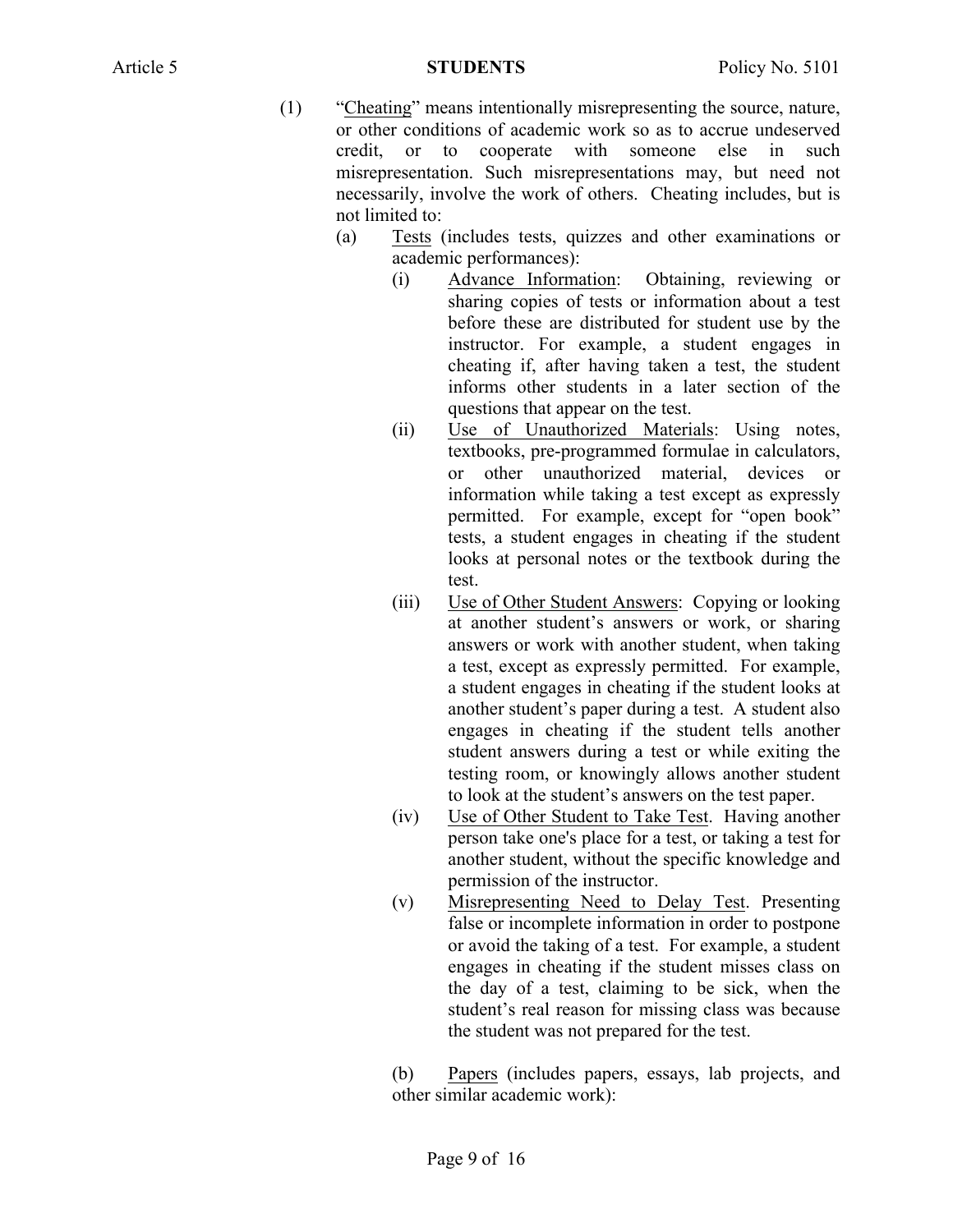i) Use of Another's Paper: Copying another student's paper, using a paper from an essay writing service, or allowing another student to copy a paper, without the specific knowledge and permission of the instructor.

(ii) Re-use of One's Own Papers: Using a substantial portion of a piece of work previously submitted for another course or program to meet the requirements of the present course or program without notifying the instructor to whom the work is presented.

(iii) Assistance from Others: Having another person assist with the paper to such an extent that the work does not truly reflect the student's work. For example, a student engages in cheating if the student has a draft essay reviewed by the student's parent or sibling, and the essay is substantially re-written by the student's parent or sibling. Assistance from home is encouraged, but the work must remain the student's.

(iv) Failure to Contribute to Group Projects. Accepting credit for a group project in which the student failed to contribute a fair share of the work.

(v) Misrepresenting Need to Delay Paper. Presenting false or incomplete information in order to postpone or avoid turning in a paper when due. For example, a student engages in cheating if the student misses class on the day a paper is due, claiming to be sick, when the student's real reason for missing class was because the student had not finished the paper.

(c) Alteration of Assigned Grades. Any unauthorized alteration of assigned grades by a student in the teacher's grade book or the school records is a serious form of cheating.

(2) "Plagiarism" means to take and present as one's own a material portion of the ideas or words of another or to present as one's own an idea or work derived from an existing source without full and proper credit to the source of the ideas, words, or works. Plagiarism includes, but is not limited to:

(a) Failure to Credit Sources: Copying work (words, sentences, and paragraphs or illustrations or models) directly from the work of another without proper credit. Academic work frequently involves use of outside sources.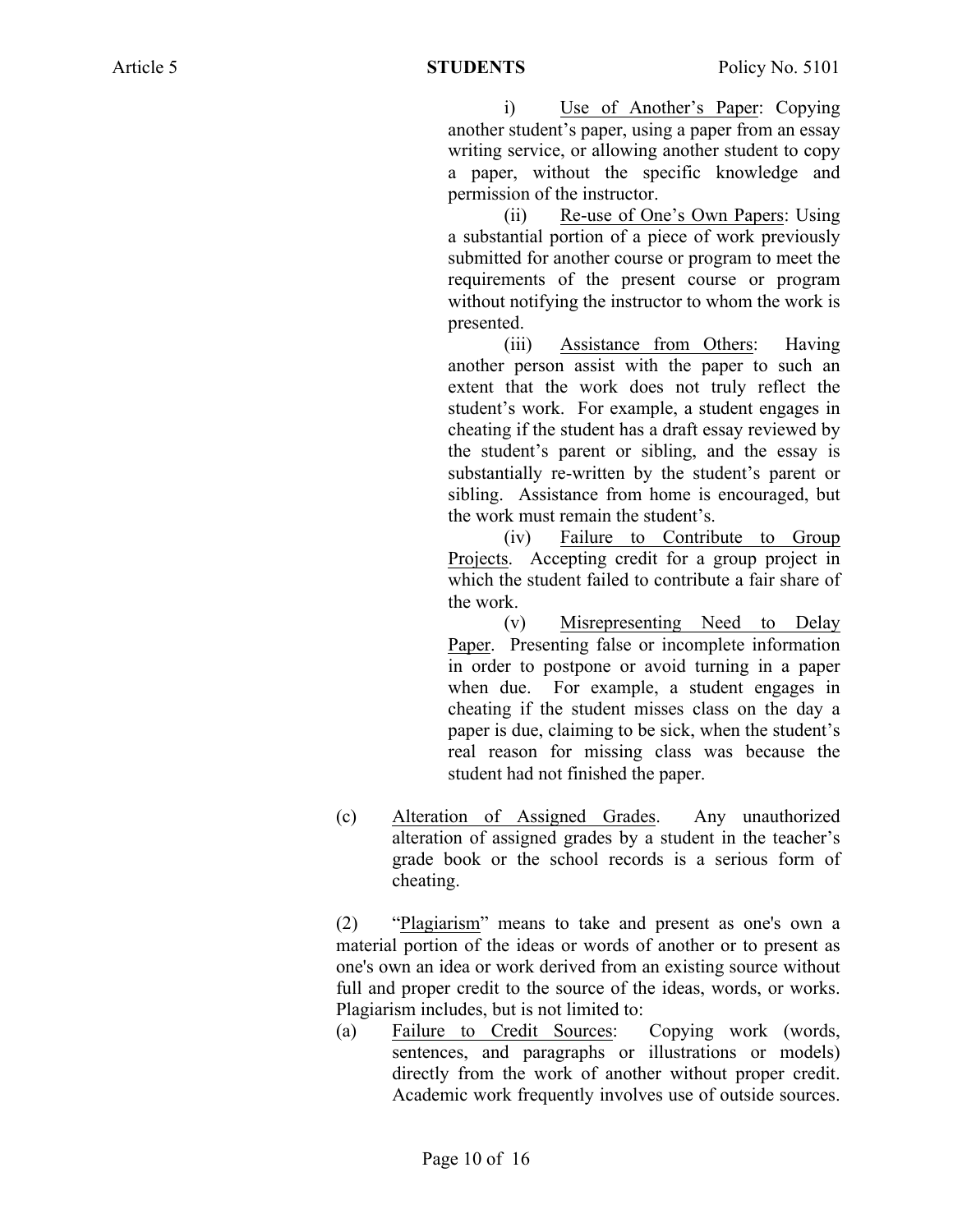To avoid plagiarism, the student must either place the work in quotations or give a citation to the outside source.

- (b) Falsely Presenting Work as One's Own: Presenting work prepared by another in final or draft form as one's own without citing the source, such as the use of purchased research papers or use of another student's paper.
- (3) "Contributing" to academic integrity violations means to participate in or assist another in cheating or plagiarism. It includes but is not limited to allowing another student to look at your test answers, to copy your papers or lab projects, and to fail to report a known act of cheating or plagiarism to the instructor or administration.
- c. Sanctions: The following sanctions will occur when a student engages in cheating, plagiarism, or contributing to an academic integrity offense:

(1) Academic Sanction. The instructor will refuse to accept the student's work in which the academic integrity offense took place, assign a grade of "F" or zero for the work, and require the student to complete a test or project in place of the work within such time and under such conditions as the instructor may determine appropriate. In the event the student completes the replacement test or project at a level meeting minimum performance standards, the instructor will assign a grade which the instructor determines to be appropriate for the work.

(2) Report to Parents and Administration. The instructor will notify the Principal of the offense and the instructor or Principal will notify the student's parents or guardian.

(3) Student Discipline Sanctions. Academic integrity offenses are a violation of school rules. The Principal may recommend sanctions in addition to those assigned by the instructor, up to and including suspension or expulsion. Such additional sanctions will be given strong consideration where a student has engaged in serious or repeated academic integrity offense or other rule violations, and where the academic sanction is otherwise not a sufficient remedy, such as for offenses involving altering assigned grades or contributing to academic integrity violations.

## 3. Electronic Devices

a. Philosophy and Purpose. The District strongly discourages students from bringing and/or using electronic devices at school. The use of electronic devices can be disruptive to the educational process and are items that are frequently lost or stolen. In order to maintain a secure and orderly learning environment, and to promote respect and courtesy regarding the use of electronic devices, the District hereby establishes the following rules and regulations governing student use of electronic devices, and procedures to address student misuse of electronic devices.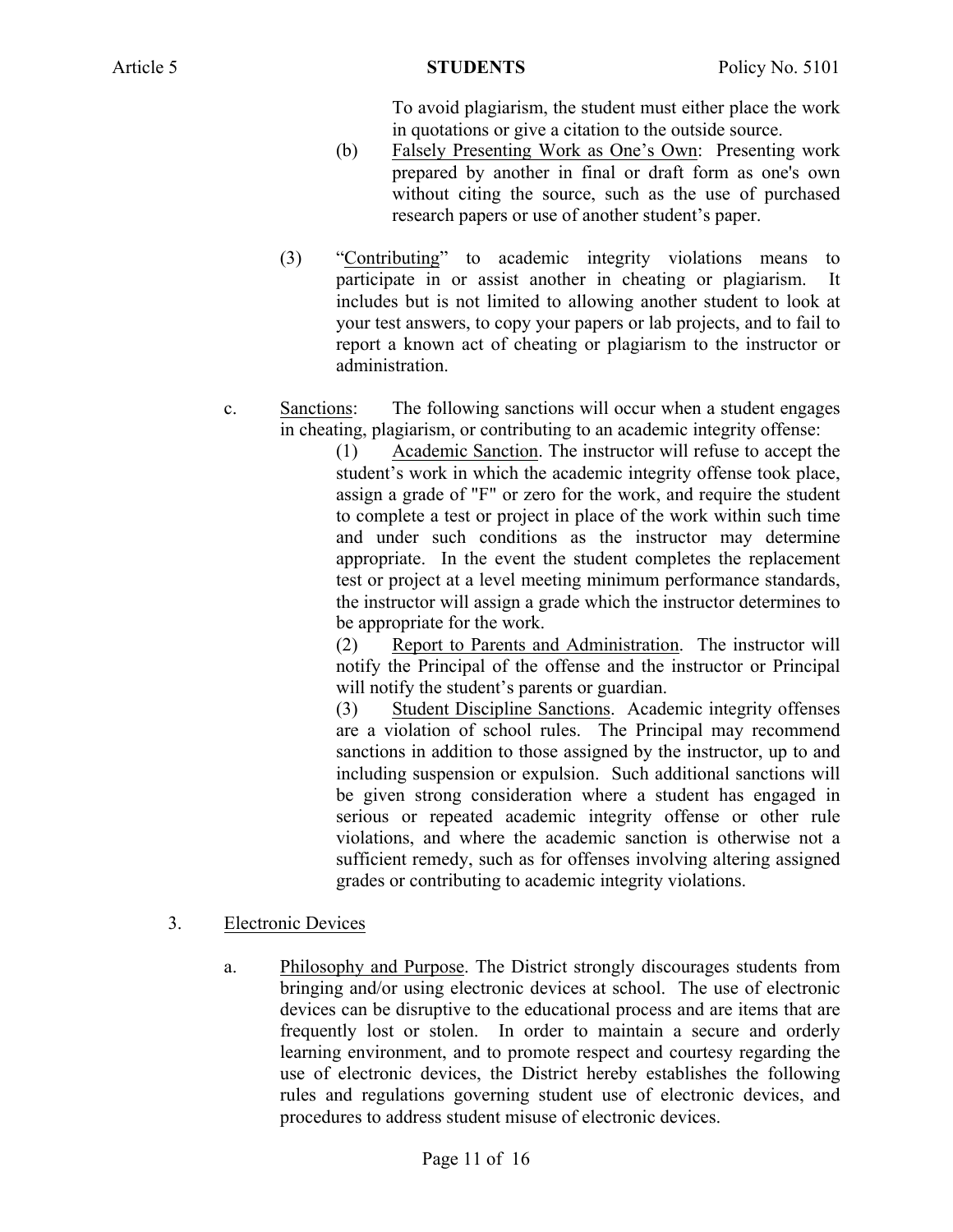# b. Definitions.

- (1) "Electronic devices" include, but are not limited to, cell phones, Mp3 players, iPods, personal digital assistants (PDAs), compact disc players, portable game consoles, cameras, digital scanners, lap top computers, and other electronic or battery powered instruments which transmit voice, text, or data from one person to another.
- (2) "Sexting" means generating, sending or receiving, encouraging others to send or receive, or showing others, through an electronic device, a text message, photograph, video or other medium that:
	- (i) Displays sexual content, including erotic nudity, any display of genitalia, unclothed female breasts, or unclothed buttocks, or any sexually explicit conduct as defined at Neb. Rev. Stat. § 28-1463.02; or
	- (ii) Sexually exploits a person, whether or not such person has given consent to creation or distribution of the message, photograph or video by permitting, allowing, encouraging, disseminating, distributing, or forcing such student or other person to engage in sexually explicit, obscene or pornographic photography, films, or depictions; or,
	- (iii) Displays a sexually explicit message for sexual gratification, flirtation or provocation, or to request or arrange a sexual encounter.
	- (iv) Any student in receipt of "sexting" communication should promptly report such incident to school authorities or law enforcement.
- c. Possession and Use of Electronic Devices.

(1) Students are not permitted to possess or use any electronic devices during class time or during passing time except as otherwise provided by the school district or this policy. Cell phone usage is prohibited during any class period; including voice usage, digital imaging, or text messaging.

(2) Students are permitted to possess and use electronic devices before school hours, at lunch time, and after school hours, provided that the student not commit any abusive use of the device (see paragraph  $(d)(1)$ . Administrators have the discretion to prohibit student possession or use of electronic devices on school grounds during these times in the event the administration determines such further restrictions are appropriate; an announcement will be given in the event of such a change in permitted use.

(3) Electronic devices may be used during class time when specifically approved by the teacher or a school administrator in conjunction with appropriate and authorized class or school activities or events (i.e., student use of a camera during a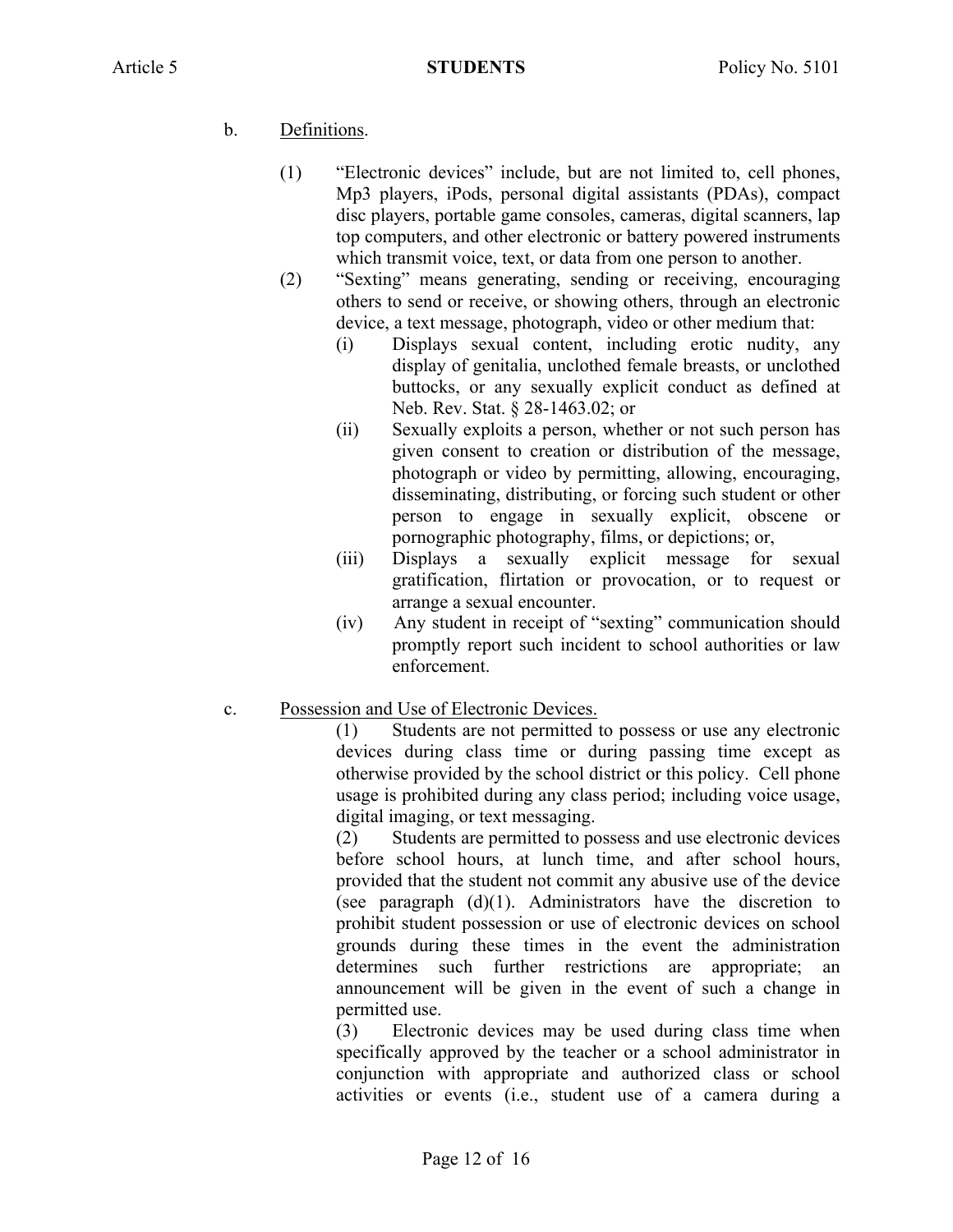photography class; student use of a lap top computer for a class presentation).

(4) Students may use electronic devices during class time when authorized pursuant to an Individual Education Plan (IEP), a Section 504 Accommodation Plan, or a Health Care Plan, or pursuant to a plan developed with the student's parent when the student has a compelling need to have the device (e.g., a student whose parent is in the hospital could be allowed limited use of the cell phone for family contacts, so the family can give the student updates on the parent's condition).

d. Violations

(1) Prohibited Use of Electronic Devices: Students shall not use electronic devices for: (a) activities which disrupt the educational environment; (b) illegal activities in violation of state or federal laws or regulations; (c) unethical activities, such as cheating on assignments or tests; (d) immoral or pornographic activities; (e) activities in violation of Board or school policies and procedures relating to student conduct and harassment; (f) recording others (photographs, videotaping, sound recording, etc.) or otherwise transmitting images and/or sounds of another person or persons without direct administrative approval and consent of the person(s) being recorded, other than recording of persons participating in school activities that are open to the public; (g) "sexting;" or (h) activities which invade the privacy of others. Such student misuses will be dealt with as serious school violations, and immediate and appropriate disciplinary action will be imposed, including, but not limited to, suspension and expulsion from school.

(2) Disposition of Confiscated Electronic Devices: Electronic devices possessed or used in violation of this policy may be confiscated by school personnel and returned to the student or parent/guardian at an appropriate time. If an electronic device is confiscated, the electronic device shall be taken to the school's main office to be identified, placed in a secure area, and returned to the student and/or the student's parent/guardian in a consistent and orderly way.

(i) First Violation: Depending upon the nature of the violation and the imposition of other appropriate disciplinary action, consequences at a minimum may include a relinquishment of the electronic device to the school administration and a conference between the student and school principal or assistant principal. The electronic device shall remain in the possession of the school administration until such time as the student personally comes to the school's main office and retrieves the electronic device.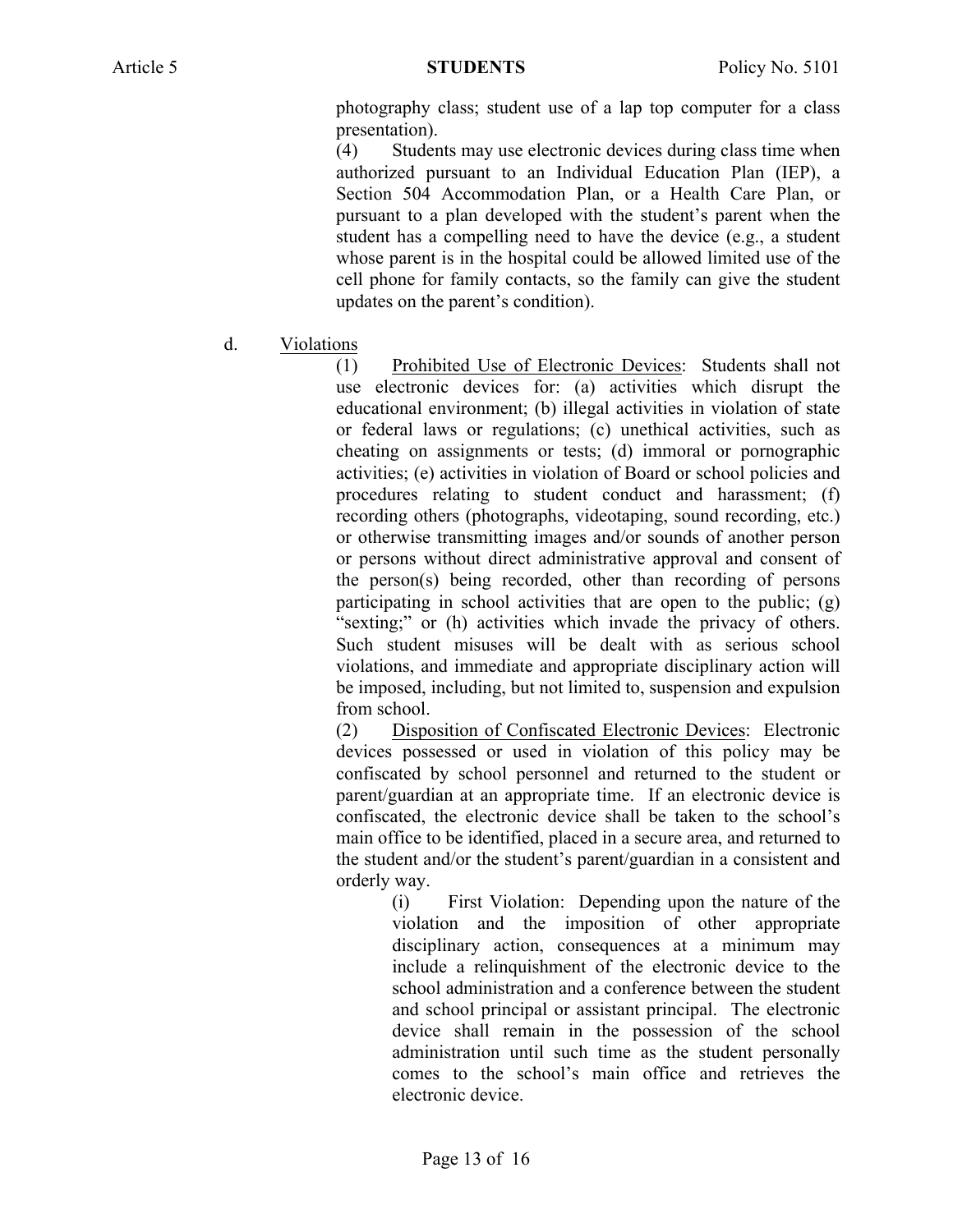(ii) Second Violation: Depending upon the nature of the violation and the imposition of other appropriate disciplinary action, consequences at a minimum may include a relinquishment of the electronic device to the school administration and a conference between the student and his/her parent/guardian and the school principal or assistant principal. The electronic device shall remain in the possession of the school administration until such time as the student's parent/guardian personally comes to the school's main office and retrieves the electronic device.

(iii) Third Violation: Depending upon the nature of the violation and the imposition of other appropriate disciplinary action, consequences at a minimum may include a relinquishment of the electronic device to the school administration, a conference between the student and his/her parent/guardian and the school principal or assistant principal, and suspension of the student from school. The electronic device shall remain in the possession of the school administration until such time as the student's parent/guardian personally comes to the school's main office and retrieves the electronic device.

(3) Penalties for Prohibited Use of Electronic Devices: Students who receive a "sexting" message are to report the matter to a school administrator and then delete such message from their electronic device. Students shall not participate in sexting or have any "sexting" message on their electronic devices regardless of when the message was received while on school grounds or at a school activity. Students who violate the prohibitions of this policy shall be subject to the imposition of appropriate disciplinary action, up to and including expulsion, provided that at a minimum the following penalties shall be imposed:

(i) Students found in possession of a "sexting" message shall be subject to a minimum one (1) day suspension from school, unless reported to school authorities prior to being found in possession.

(ii) Students who send or encourage another to send a "sexting" message shall be subject to a five (5) day suspension from school.

(4) Reporting to Law Enforcement: Violations of this policy regarding the prohibited use of electronic devices that may constitute a violation of federal or state laws and regulations, including, but not limited to, the Nebraska Child Protection Act or the Nebraska Child Pornography Prevention Act shall be reported to appropriate legal authorities and law enforcement.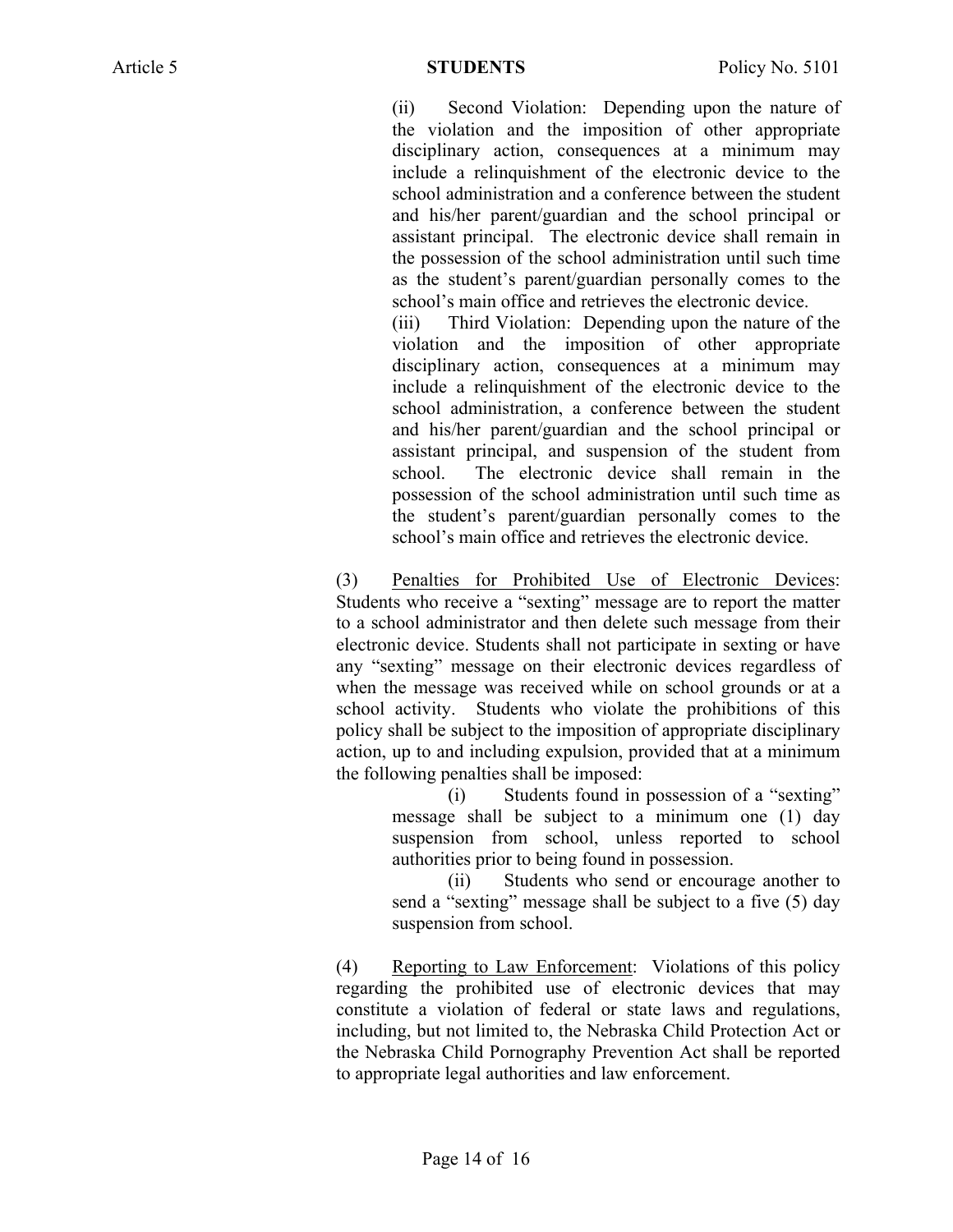- e. Responsibility for Electronic Devices. Students or their parents/guardians are expected to claim a confiscated electronic device within ten (10) days of the date it was relinquished. The school shall not be responsible, financially or otherwise, for any unclaimed electronic devices. By bringing such devices to school, students and parents authorize the school to dispose of unclaimed devices at the end of each semester. The District is not responsible for the security and safekeeping of students' electronic devices and is not financially responsible for any damage, destruction, or loss of electronic devices.
- E. Inappropriate Public Displays of Affection (IPDA): Students are not to engage in inappropriate public displays of affection on school property or at school activities. Such conduct includes kissing, touching, fondling or other displays of affection that would be reasonably considered to be embarrassing or a distraction to others. Students will face the following consequences for IPDA:
	- 1. 1st Offense: Student will be confronted and directed to cease.
	- 2. 2nd Offense: Student will be confronted, directed to cease, and parents will be notified.
	- 3. 3rd Offense: Student will be suspended from school for a minimum of 1 day, and parents and student will need to meet with Administrator(s) and/or counselor.

If this type of behavior continues, or if the IPDA is lewd or constitutes sexual conduct, the student could face long-term suspension or expulsion.

- F. Specific Rule Items: The following conduct may result in disciplinary action which, in the repeated violations, may result in discipline up to expulsion:
	- 1. Students are not given locker passes, restroom passes or telephone passes to leave a classroom or study hall unless special circumstances arise.
	- 2. Students in the hallway during class time must have a pass with them.
	- 3. Gum, candy, seeds, etc. are not allowed in the school building or classrooms. The pop machine is closed until after school and pop is to be drunk outside.
	- 4. Students are expected to bring all books and necessary materials to class. This includes study halls.
	- 5. Assignments for all classes are due as assigned by the teacher.
	- 6. Students are not to operate the mini-blinds or the windows.
	- 7. Classes are ended by the teacher. Students are not to begin to pack up or leave the class until the dismissal bell has rung or the teacher has dismissed the class.
	- 8. Students are to be in their seats and ready for class on the tardy bell.
	- 9. Special classes such as Industrial Technology, Art, P.E., and computer courses will have other safety or clean-up rules that will be explained to students by that teacher which must be followed.
	- 10. Students are not to bring "nuisance items" to school. A nuisance item is something that is not required for educational purposes and which would cause a distraction to the student or others.
	- 11. Students are to stand back from the entry steps and doors in the mornings before school and at noon before the bell so that others may pass in and out of the entry doors.
	- 12. Snow handling is prohibited.